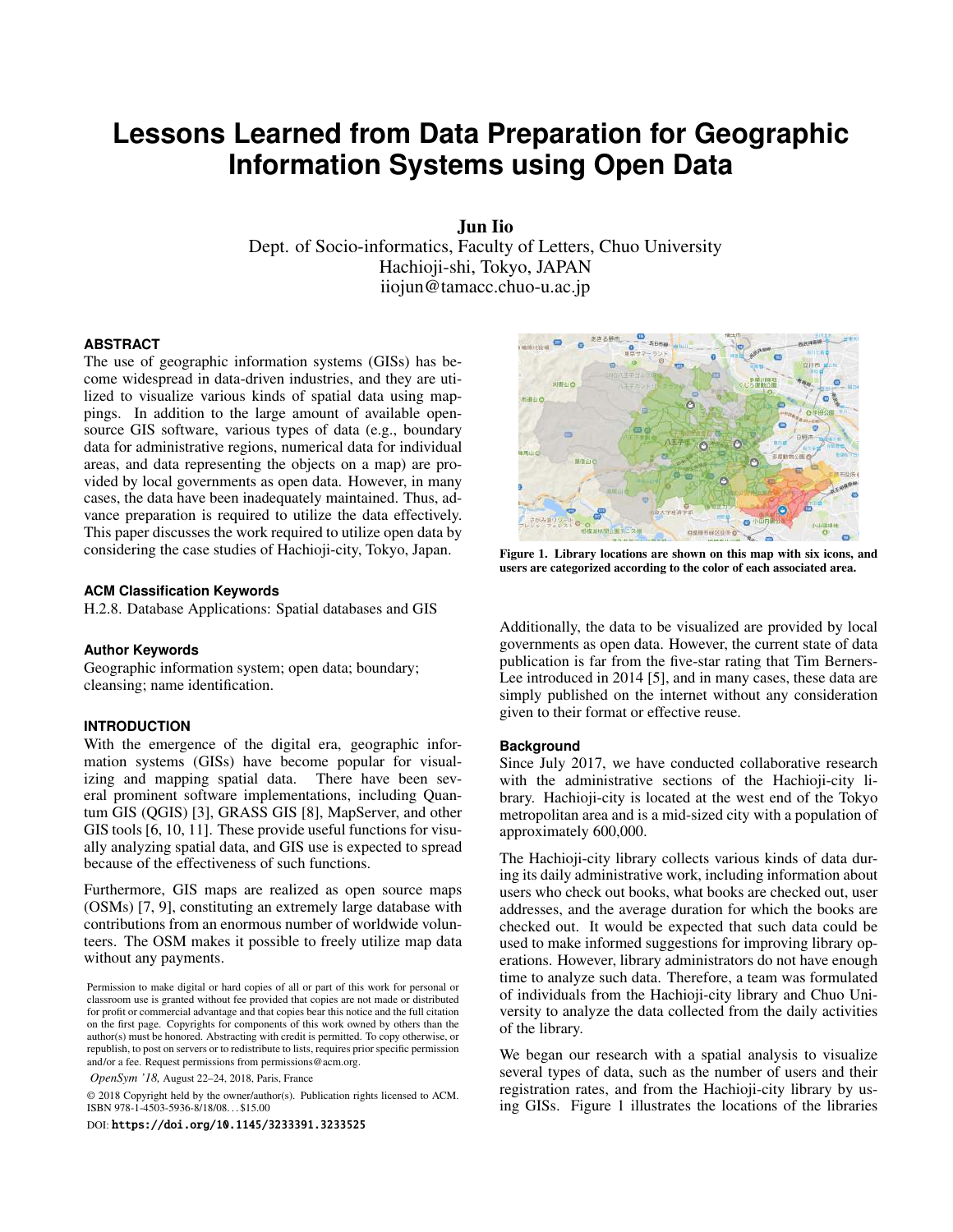

Figure 2. Hachioji-city local government publishes its data sets at "Hachioji-city Open-data Catalogue Page," which can be freely accessed via the internet.

in Hachioji-city and the distribution of library users. The six icons on the map indicates the locations of the libraries. The blue icon indicates the Minami-Osawa branch, and the distribution consists of users registered at that branch. The number of users in each area is shown by the color used for that area, where red indicates more than a thousand users, orange indicates over five hundred, green shows less than a hundred users, and gray means that there are no users. This map clearly illustrates a trend of registered library branch users.

## **Open-Data Available Online**

To create the maps shown in figure 1, two types of data were required. One was a dataset used to define regional boundaries. Another was a dataset for each area, usually showing the distribution over all areas.

The former is represented by a set of points comprising single or multiple parts of polygons. In the case of Japan, if users want city and/or prefecture-level boundaries, they can obtain the data from the Ministry of Land, Infrastructure, Transport, and Tourism (MLIT). If smaller administrative unit boundaries are required, census-related data provided by the Ministry of Internal Affairs and Communications (MIC) are available. The latter are accessible online only if the local government has published it as open data.

Recently, the open data movement is rapidly gaining popularity globally, allowing people to access enormous quantities of data from local governments. As an example, Figure 2 shows that Hachioji-city publishes various types of open data collected via their daily administrative work.

# **PROBLEMS**

As described in the previous section, both types of data, representing the boundaries and target to be analyzed, can be freely obtained as administrative services from the internet. However, some problems remain with both types of data. Thus, some modifications are necessary to successfully conduct our geospatial research.



Figure 3. Scheme to utilize appropriate data sets to conduct our research.



Figure 4. Map of Kanagawa prefecture with boundaries indicating shapes of cities and towns.

Figure 3 illustrates a scheme to utilize appropriate data sets to conduct our study. In this paper, the problems with boundarydata and open-data are described; then, an example of the solution to eliminate the defects in the boundary-data is presented.

## **Problems with Boundary-Data**

There are two types of inappropriate situations in the boundary data from MLIT or MIC. If one uses the MLIT data, it should be noted that the dataset is very complicated.

Figure 4 is a map of Kanagawa prefecture with some boundaries showing the shapes of cities and towns. Cities and towns are clearly separated from each other by red lines, appearing adequate for spatial analysis.

However, the data contain very detailed shapes representing rock reefs and breakwaters. Figure 5 illustrates a typical ex-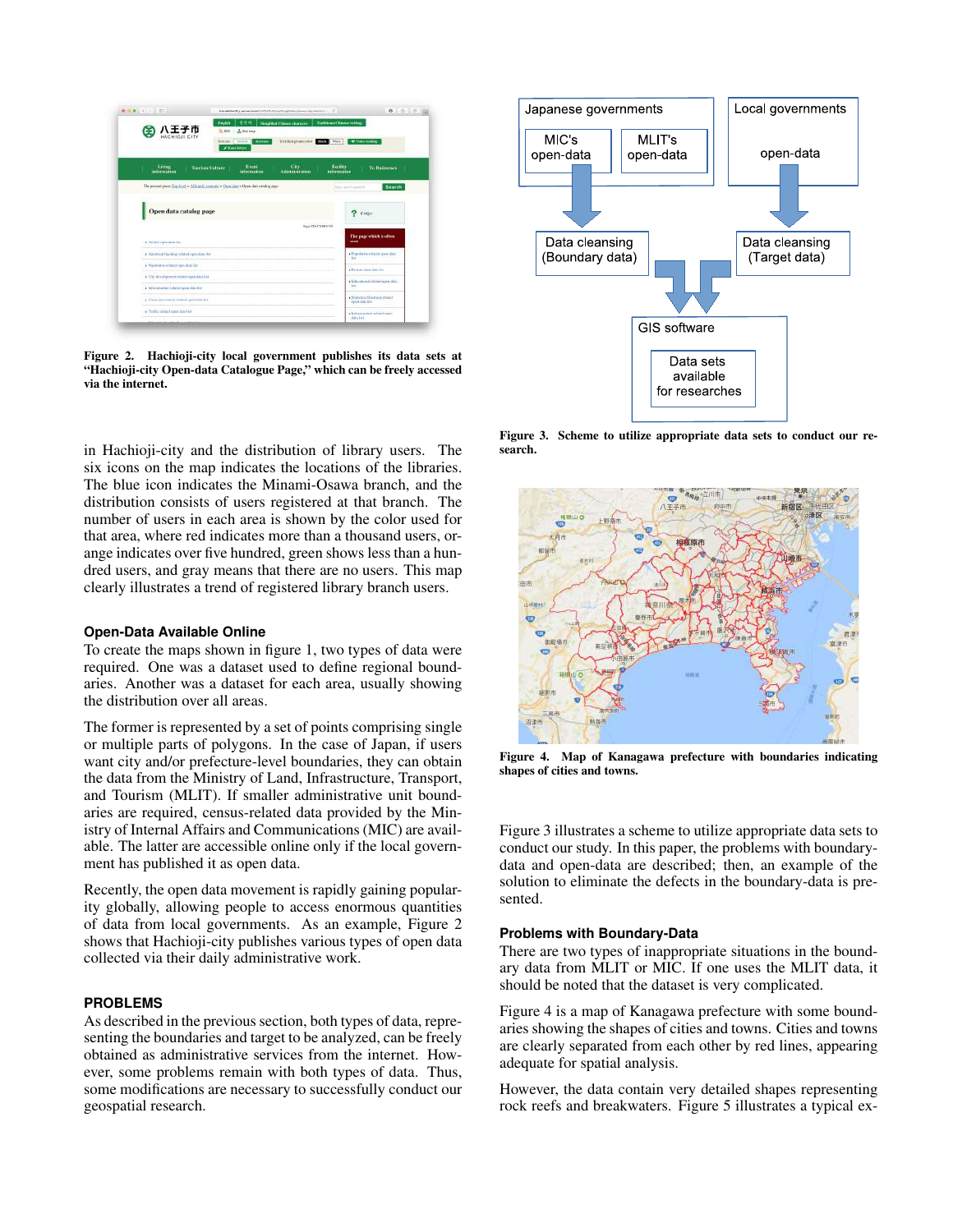

Figure 5. Expanded map showing Manazuru town, located at the southwest end of Kanagawa prefecture and facing the sea. It contains detailed shapes that represent rock reefs and seawalls.



Figure 6. Differences between dataA.csv and dataB.csv. DataB.csv uses Chinese (i.e., Kanji) characters to represent the numbers of some districts, whereas dataA.csv uses Arabic numerals.

ample. Manazuru town is located at the southwest end of Kanagawa prefecture and faces the sea. It contains detailed shapes that represent rock reefs and seawalls.

Even if MLIT considers such details to be very important for representing the real topography of Japan, they are not required to analyze spatial data distributed over the entire region. Therefore, we should discard small portions (that may not be needed) and aggregate several areas into one larger region.

#### **Problems with Open-Data**

The open-data provided by local governments also have certain defects. Figure 6 shows trivial differences between two datasets represented in the comma-separated-value (CSV) format. Although the two datasets are basically, there are some differences in the notations of the names of a few regions.

This figure shows that Sen'nin-cho, Hachioji-city has four districts. In dataA.csv, these four districts are written using Arabic numerals as 1-Choume and 2-Choume. In contrast, the district numbers are written as Chinese numerals in dataB.csv. A person<sup>1</sup> can understand that dataA.csv and dataB.csv are the same. However, a computer is incapable of

Figure 7. Example of a shell script to convert Arabic numerals to Chinese numerals in the name field.

| Search for statistics                                        | <b>Others</b>                                         |                                     |
|--------------------------------------------------------------|-------------------------------------------------------|-------------------------------------|
| dil Search for statistics                                    |                                                       | <b>Statistical GIS</b>              |
| <b>He</b> Search from database                               | <b>Search from file</b>                               | <b>API function</b><br><b>There</b> |
| Search by<br>theme                                           | Search by<br>organization<br>Search by<br>ШV<br>areas | Statistical LOD                     |
| Q Search by keyword<br>Estergille : Germani<br><b>Search</b> |                                                       | <b>Statistical dashboard</b>        |

Figure 8. Homepage of e-Stat website. Anyone who wants to map the data for small administrative regions can download boundary data for the applicable scope of cities and towns.

determining that these two datasets are identical. Therefore, some preparations have to be conducted for name aggregation.

Figure 7 shows a shell script that converts Arabic numerals to Chinese numerals. In this script, the "tr" command is applied only within the first field. Thus, it converts the appropriate characters in the names of regions without conversion of the remaining fields.

# **EXAMPLE OF SOLVING A PROBLEM**

This section discusses a case example of the preparation of boundary data. As previously described, anyone who wants to map data for small administrative regions can obtain boundary data from the "e-Stat" website operated by MIC in Japan (Figure 8.)

Unfortunately, some datasets provided by the MIC website may have numerous defects, because the boundary data are created to determine scope for researchers from a series of census investigations instead of precise administrative boundaries from local governments. Therefore, anyone who wants to use administrative boundary data for research must adjust the boundaries defined by e-Stat to obtain the precise administrative boundaries.

The case of Tate-machi, Hachioji-city, is shown in Figure 9. Tate-machi is represented by six subregions. However, it must be represented as only one region, because there are no administrative subregions.

There are three small areas inside the other regions, and it is very easy to remove these inner regions. These boundary data

<sup>&</sup>lt;sup>1</sup>This would only be true for people who can read Japanese or Chinese characters.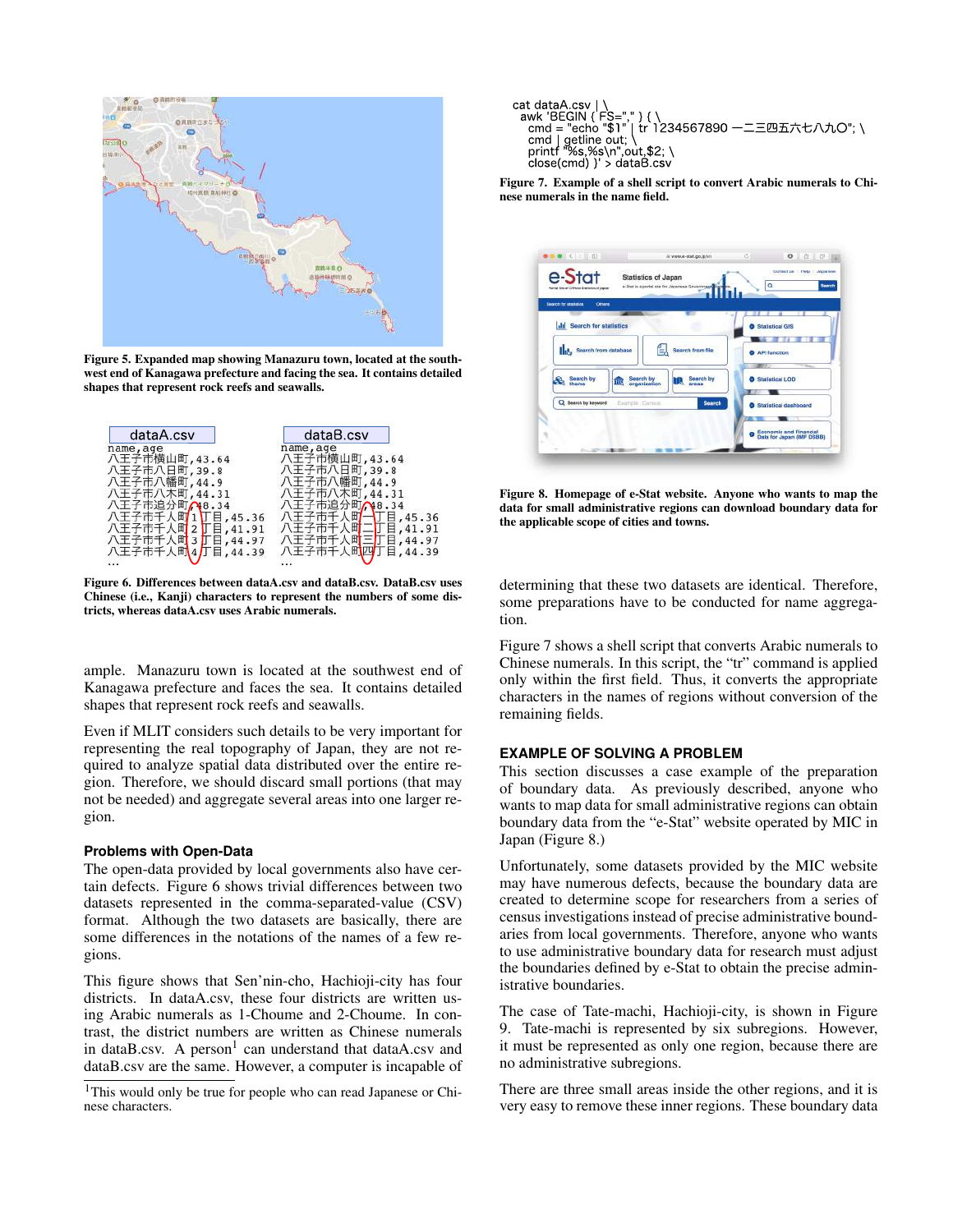

Figure 9. Example of boundary data showing Tate-machi in Hachiojicity. It contains six regions, although it must be represented as only one region.



Figure 10. To combine two regions, sequence of control points not included in the border are merged into one sequence of points.

are stored in a file with the GeoJSON<sup>2</sup> or  $KML<sup>3</sup>$  format [12]. It is necessary to remove these three parts and several subparts defined as inner boundaries by editing the data file.

Consolidating two side-by-side regions is more complicated than the previously mentioned case. Figure 10 provides a straightforward overview for merging two regions.

We assume that the boundary data contains a set of control points defined along the edges of the region in a counterclockwise order. Under this assumption, the sequence of control points consisting of the boundary of one region is divided into two parts. The first is the sequence of points on the border of the other region. The other is the sequence of points not included in the border. For each region, the latter control points are picked up, and combining them adequately results in a new region of the two combined regions.

After repeating the process of selecting two adjoining regions, combining them recursively, we obtain a unique shape that correctly represents one administrative region. Figure 11



Figure 11. Three regions are merged into one region in two combining processes in sequence.



Figure 12. Appropriate boundary data for Tate-machi after the cleansing process has been completed.

illustrates the merging of three regions into one region using two sequential combining processes. The final result of a cleansing process is shown in Figure 12. Note that occasionally cases exist where the points used for the border between two regions are not precisely identical. Thus, we need to carefully check the distances between two corresponding points, and if they are critically close, they must be identified as the same points.

#### **RELATED WORK**

There have been many studies on the open-data strategies. Huijboom and Broek [4] examined the open-data strategies in several countries and discussed key features, barriers, and determinants for progress and effects. Conradie and Choenni [1] argued the barriers for local government releasing their data as open-data. Veljković et al. [13] proposed a benchmark for the open government and its application from the open data perspective. However, these studies are based on the governments' perspective, instead of the citizens' perspective. That is, their discussions do not focus on how the data are practically reused. This study intends to fill the gap between the theoretical consideration on the open-data and its practical use.

There have also been many investigations on the reuse of GIS data. Halfawy *et al.* [2] discussed the main requirements for the standard data models of GIS data and the importance of interoperability from an asset management perspective. Zhang *et al.* [14] described the importance of the

<sup>2</sup> JSON stands for JavaScript Object Notation, and GeoJSON is the particular format to store geographical data in a JSON file.

 $3$ KML is the acronym for keyhole markup language. See https: //developers.google.com/kml/ for more information on the KML format for geographic data.